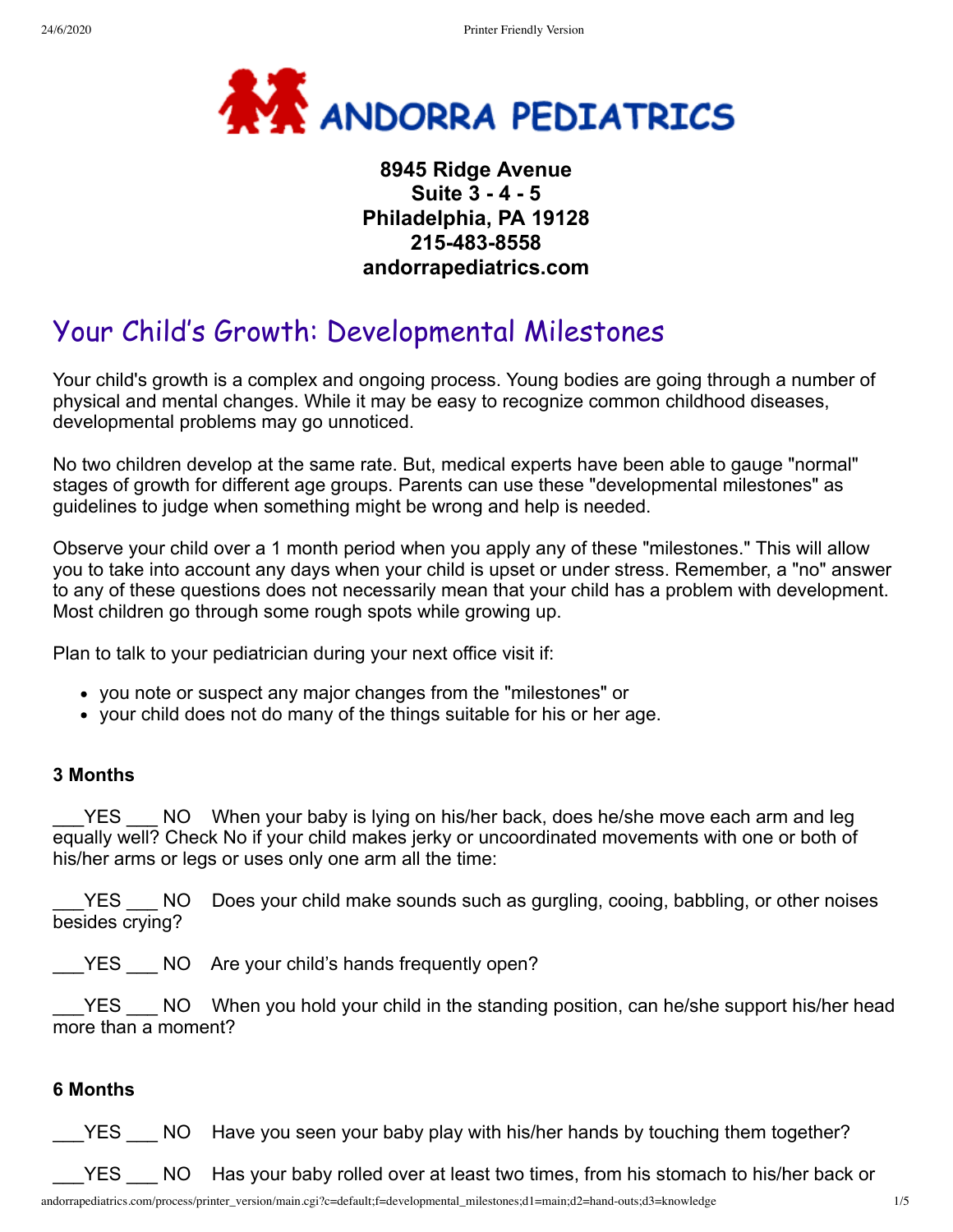back to stomach?

YES NO Does your baby respond to sounds?

YES NO Does your baby see small objects like crumbs?

#### **9 Months**

YES NO When your child is playing and you come up quietly behind him/her, does your child sometimes turn his/her head as though he/her heard you? Loud sounds do not count. Check Yes only if you have seen him/her respond to quiet sounds or whispers.

YES NO When you hold your baby under the arms, can he/she bear some weight on his/her legs? Check Yes only if your child tries to stand on his/her feet and supports some weight?

YES NO When your child is on his/her stomach, can he/she support his/her weight on outstretched hands?

| NO Does your baby hold his/her bottle? |  | <b>YES</b> |  |  |  |  |  |  |  |
|----------------------------------------|--|------------|--|--|--|--|--|--|--|
|----------------------------------------|--|------------|--|--|--|--|--|--|--|

#### **12 Months**

YES \_\_\_ NO When you hide behind something or around a corner and then reappear again, does your baby look for you or eagerly plan for you to reappear?

YES 100 Does your baby make "ma-ma" or "da-da sounds? Check Yes if your baby makes either sound.

| YES NO Does your baby crawl on hands and knees?                      |
|----------------------------------------------------------------------|
| YES NO Does your baby pull up to stand?                              |
| YES NO Does your baby say one word?                                  |
| YES NO Does your baby walk holding on to furniture?                  |
| YES NO Is your baby able to localize sounds by turning his/her head? |

# **18 Months**

YES \_\_\_ NO Can your child hold a regular cup or glass without help and drink from it without spilling?

YES NO Can your child walk all the way across a large room without falling or wobbling from side to side?

YES NO Does your child walk without support or help?

- YES NO Does your child say two words?
- YES NO Does your child take off his/her shoes?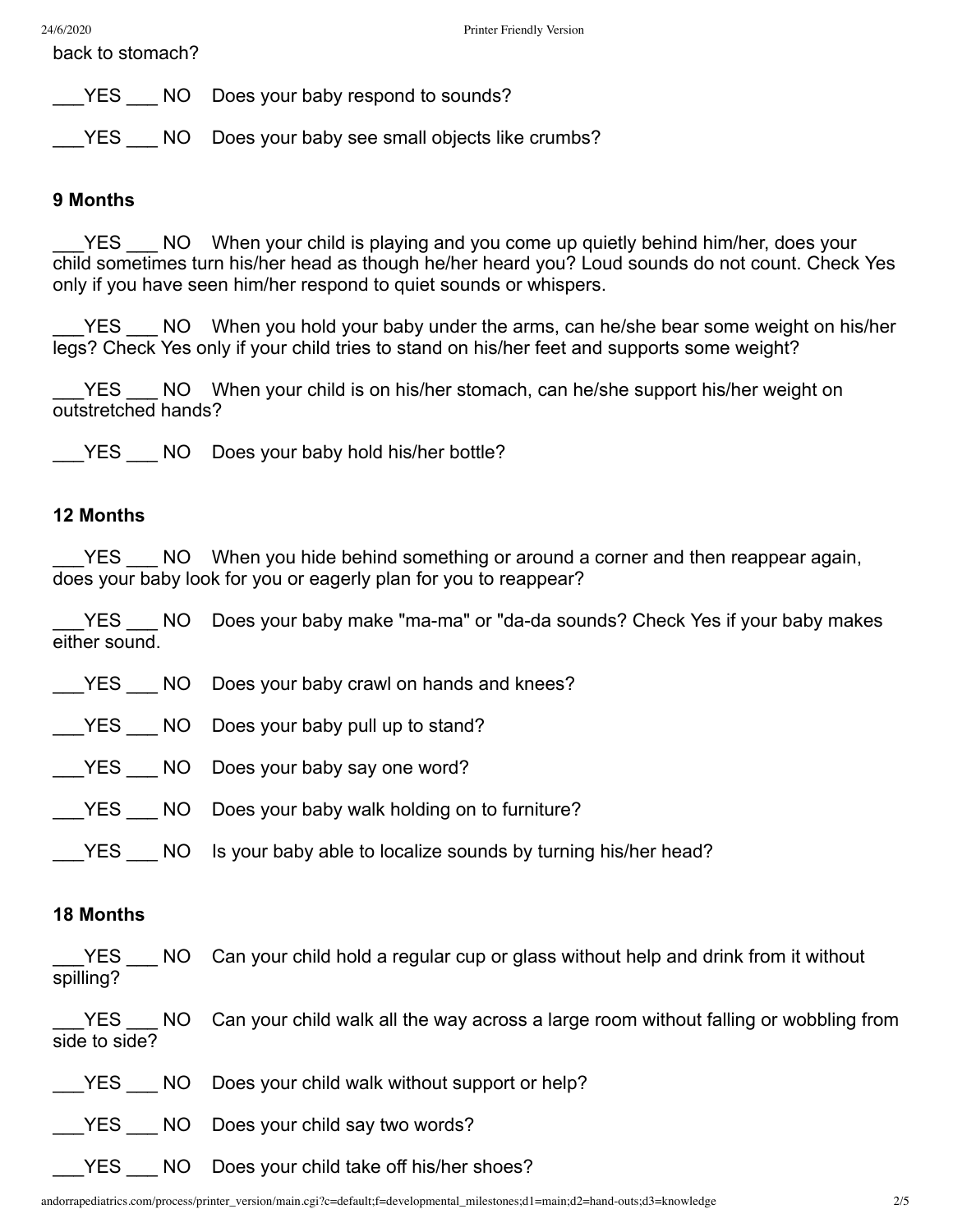YES NO Does your child feed himself/herself?

# **2 Years**

YES NO Can your child say at least three specific words, other than "da-da" and "ma-ma", that mean the same thing each time they are said?

YES NO Can your child take off clothes such as pajamas (tops or bottoms) or pants? (Diapers, hats, and socks do not count.)

| YES NO Does your child run without falling?                |
|------------------------------------------------------------|
| YES NO Does your child look at pictures in a picture book? |
| YES NO Does your child tell you what he/she wants?         |
| YES NO Does your child repeat words others say?            |
| YES NO Does your child point to one named body part?       |
|                                                            |

## **3 Years**

\_\_\_YES \_\_\_ NO Can your child name at least one picture when you look at animal books together?

YES \_\_\_ NO Can your child throw a ball overhand (not sidearm or underhand) toward your stomach or chest from a distance of 5 feet?

- **EXECT:** NO Can your child answer simple questions?
- YES \_\_\_ NO Does your child help put things away?
- YES \_\_\_ NO Does your child know his/her sex?
- YES NO Can your child name one color?

#### **4 Years**

YES NO Can your child pedal a tricycle at least 10 feet forward?

YES NO Does your child play hide-and-seek or other games where he/she takes turns and follows rules?

- YES NO Can your child name pictures in books or magazines?
- YES NO Can your child tell you the action taking place in a picture?
- YES NO Does your child use action (verbs) words?
	- \_YES \_\_\_ NO Does your child play with an imaginary companion?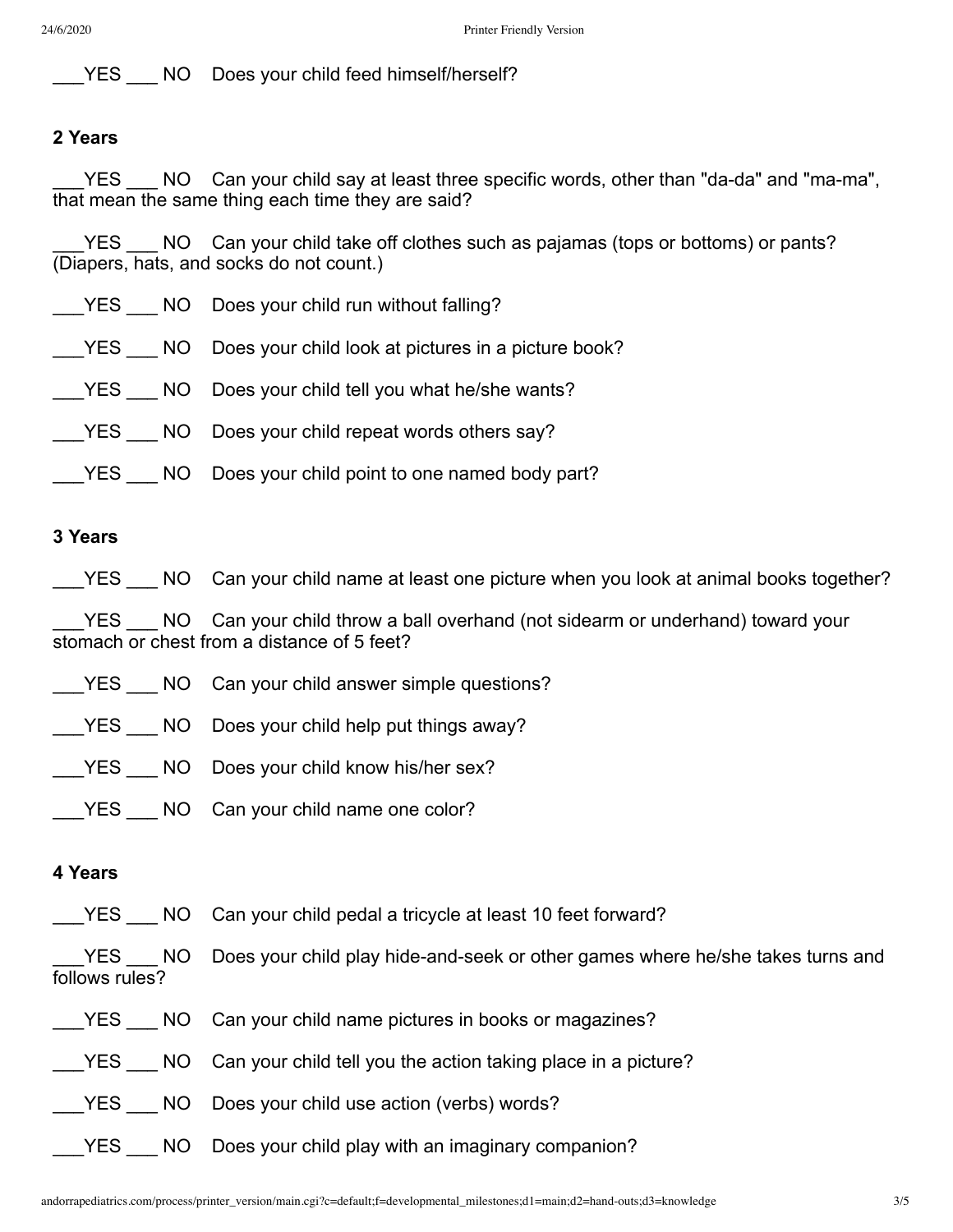# **5 Years**

| not count.) | YES NO Can your child button some of his/her clothing or his/her doll-clothes? (Snaps do |
|-------------|------------------------------------------------------------------------------------------|
|             | YES NO Does your child react well when you leave him/her with a stranger or babysitter?  |
|             |                                                                                          |
|             | YES NO Can your child lace shoes?                                                        |
|             | YES NO Can your child walk down stairs alternating feet?                                 |
|             | YES NO Can your child broad jump?                                                        |
|             | YES NO Can your child point while counting three different objects?                      |
|             | YES NO Can your child name a coin correctly?                                             |

#### **6 Years**

\_\_\_YES \_\_\_ NO Can your child dress himself completely without help?

YES \_\_\_ NO Can your child catch a small ball on a bounce, such as a tennis ball, using only his/her hands? (Large balls do not count.)

|  | YES NO Can your child copy a circle?                              |
|--|-------------------------------------------------------------------|
|  | YES NO Can your child tell his/her age correctly?                 |
|  | YES NO Can your child repeat four numbers in the proper sequence? |
|  | YES NO Can your child skip with both feet?                        |

Parents are in the best position to note these aspects of their child's behavior. These subtle clues signal that your child's development is on schedule or that something may be wrong. A "no" answer to any of the questions may be a warning sign; make sure to bring it to your pediatrician's attention. Remember, these milestones are an aid, and not a test.

If you have any questions, plan to discuss them with your pediatrician. Pediatricians are trained to detect and treat developmental problems in children. Many problems, if detected early, can be treated by your pediatrician and successfully managed.

*Copyrighted information used in this brochure was granted courtesy of Drs. William Frankenburg and Josiah Dodds.*

*The information contained in this publication should not be used as a substitute for the medical care and advice of your pediatrician. There may be variations in treatment that your pediatrician may recommend based on individual facts and circumstances.*

# *American Academy Of Pediatrics*